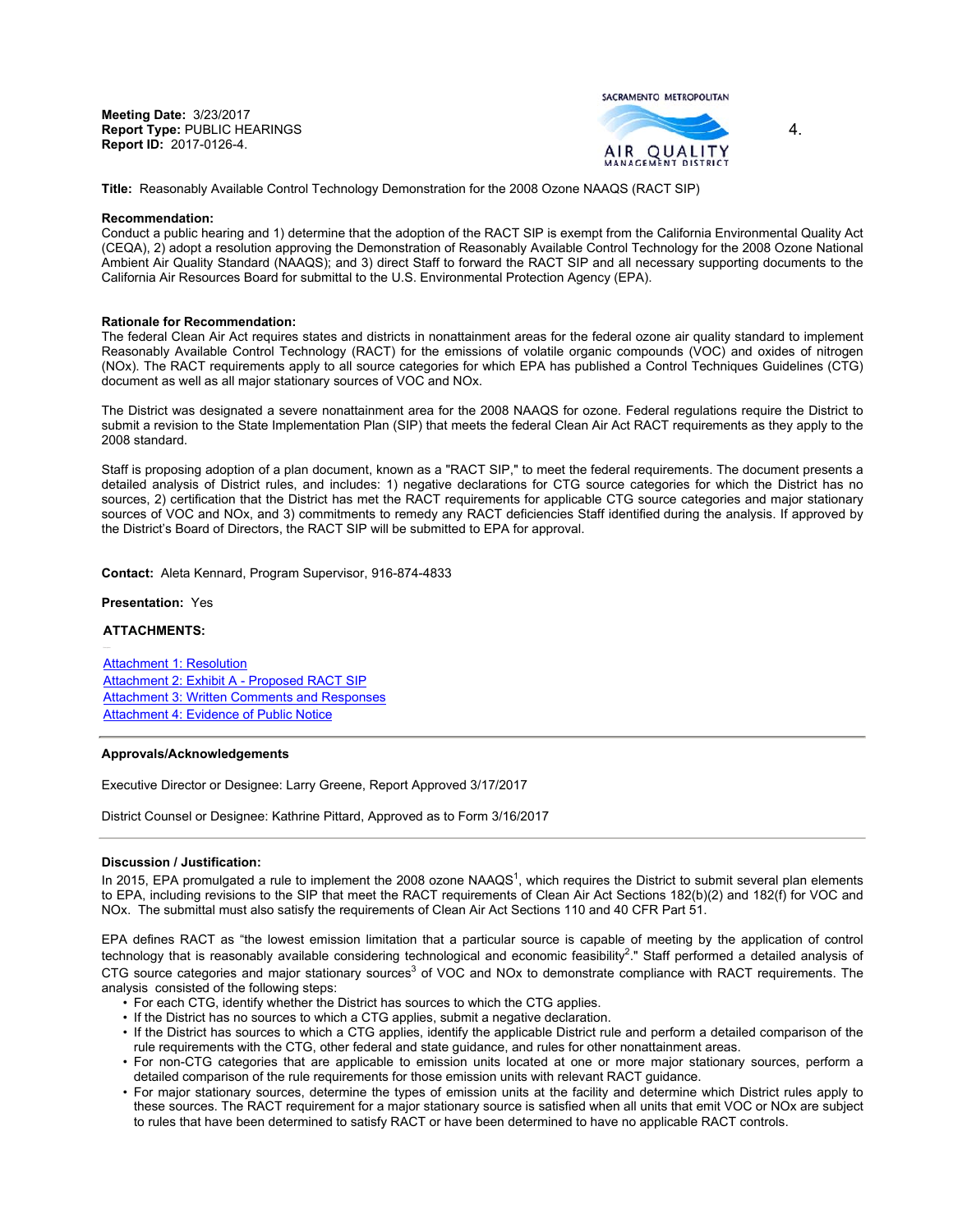- 1. 80 FR 12264, March 6, 2015.
- 2. 44 FR 53762, September 17, 1979.
- 3. In severe nonattainment areas, the major source emissions threshold is 25 tons per year of VOC or NOx.

# Summary of Plan / Rule / Amendment:

Staff prepared a RACT SIP document presenting the analysis and demonstrating that the District meets RACT requirements for 21 CTG source categories and 12 major stationary sources. For 20 CTG source categories, there are no sources in the District to which the CTGs apply.

The RACT SIP identifies two deficiencies. First, there is no District rule that limits VOC emissions from the coating of plastic parts, a CTG category. There is one District source to which this CTG applies. Second, there is no District rule that limits NOx emissions from natural gas-fired ovens, which are located at one major stationary source of NOx in the District. The two sources already meet the RACT standards and, therefore, will not be affected by adoption of the RACT standards.

The RACT SIP is comprised of these key elements:

- Negative declarations for the CTG source categories for which the District has no sources.
- Certification that the District has met the RACT requirements for the CTGs that are applicable to sources in the District.
- Certification that RACT is being fully implemented at 12 of 13 major stationary sources.
- Commitments to adopt rules that will remedy two RACT deficiencies.
- Supporting material that includes Staff's detailed analysis of each CTG source category and each major stationary source.

**Financial Considerations:** The proposed RACT SIP includes commitments to adopt two new rules. These rules will apply to two District sources. Both sources already have District permits for the applicable equipment and are already being inspected by Staff. Therefore, adoption of the RACT SIP is not expected to result in additional costs to the District.

**Emissions Impact:** Staff has determined that the two sources that will become subject to new District rules as a result of commitments made in the RACT SIP already meet RACT standards. Therefore, no additional emission reductions are expected from adoption of the RACT SIP.

**Economic Impact:** The two sources that will become subject to new District rules as a result of commitments made in the RACT SIP already meet RACT standards. Therefore, no compliance costs or impacts to employment or the economy of the region are expected.

# Public Outreach/Comments:

The noticing for today's hearing included:

- A notice posted on the District website with a link to the proposed RACT SIP.
- Email notices to:
	- The California Air Resources Board and U.S. Environmental Protection Agency;
	- Interested and affected parties, including the sources that will become subject to new rules as a result of commitments in the RACT SIP; and
	- All persons who have requested rulemaking notices.

As of March 7, 2017, one comment has been received. The email, sent by EPA Region IX on February 22, 2017, is included in Attachment 3, together with Staff's responses to the comments. Any additional written comments received prior to the public hearing will be distributed to the Board before the hearing.

EPA identified three potential RACT approvability issues concerning four District rules. These comments do not constitute a formal finding of deficiency. Each of the four rules has been approved into the SIP previously by EPA, and Staff believes these rules continue to meet RACT requirements. Staff recommends that the Board proceed with adoption of the proposed RACT SIP.

## **Environmental Review:**

In this SIP revision, the District is making commitments to fix RACT deficiencies in two categories: VOC emissions from plastic parts coatings, and NOx emissions from natural gas-fired ovens.

A review of sources that perform plastic coating operations revealed only one source with emissions greater than the CTG applicability cutoff. This source already uses coatings that meet the VOC content limits specified in the CTG. Therefore, this source will not be affected by the adoption of VOC RACT standards.

The natural gas-fired ovens at the only source required to meet a NOx RACT standard for this type of equipment are limited by permit to emit no more than 30 ppmv of NOx at 3% oxygen. This is the same standard contained in the most stringent district/state rule compared, SCAQMD Rule 1147 – NOx Reductions from Miscellaneous Sources, which Staff considers to satisfy RACT. Therefore, the natural gas-fired ovens at the source will not be affected by the adoption of a NOx RACT standard for this equipment.

California Public Resources Code Section 21159 requires an environmental analysis of the reasonably foreseeable methods of compliance. No source will be required to change its operations to comply with RACT standards for plastic parts coating or natural gas-fired ovens; therefore, no adverse environmental impacts will occur. Staff has determined that the adoption of this RACT SIP is exempt from the California Environmental Quality Act (CEQA) as an action by a regulatory agency for the protection of the